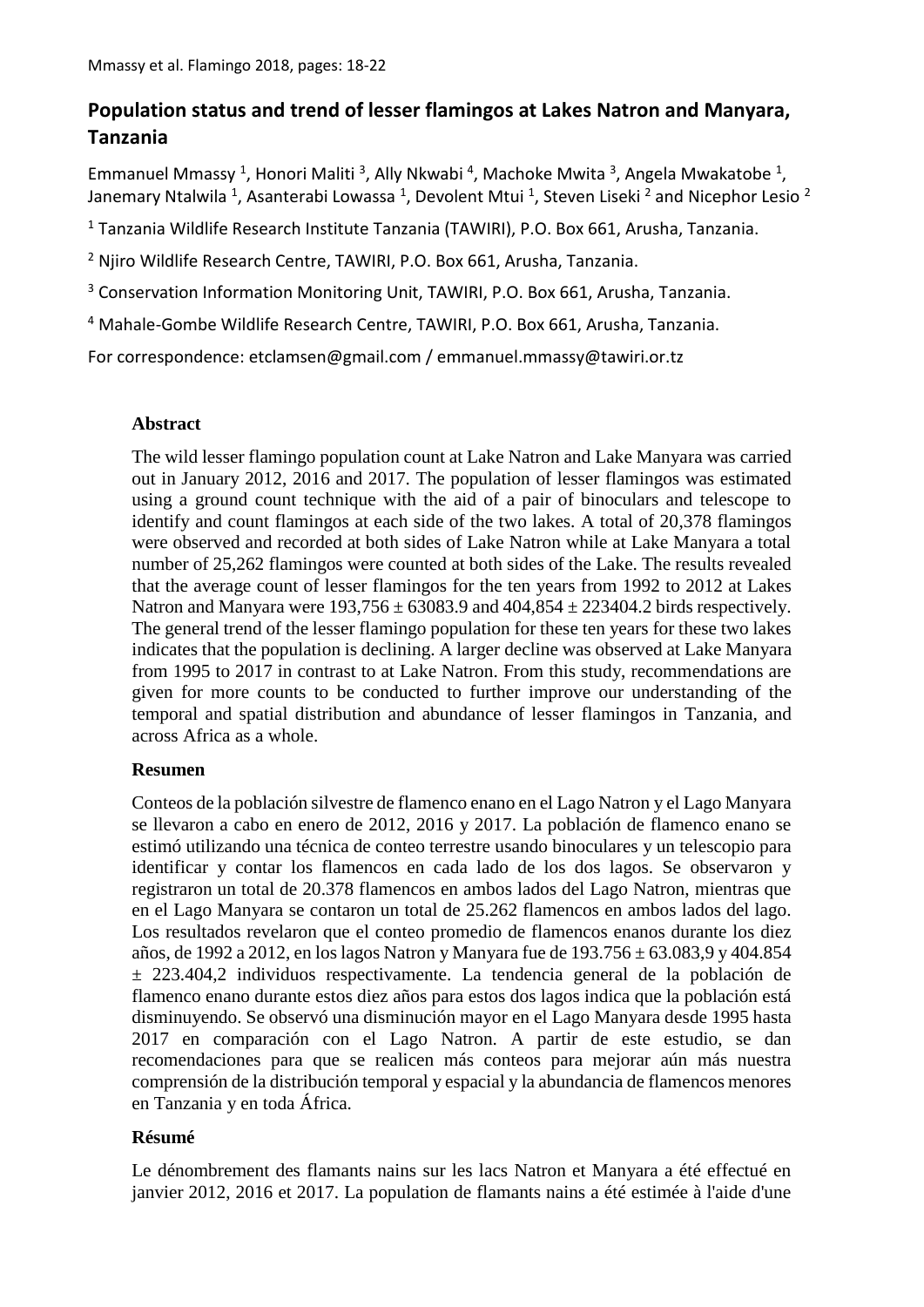technique de dénombrement au sol à l'aide d'une paire de jumelles et d'un télescope pour identifier et compter les flamants de chaque côté des deux lacs. Un total de 20 378 flamants roses a été observé des deux côtés du lac Natron, tandis qu'au lac Manyara, ce sont 25 262 flamants roses qui ont été dénombrés des deux côtés du lac. Les résultats ont révélé que le nombre moyen de flamants nains pour les dix années allant de 1992 à 2012 sur les lacs Natron et Manyara était respectivement de 193 756  $\pm$  63 083.9 et 404 854  $\pm$ 223 404.2 oiseaux. La tendance générale de la population de flamants nains pendant ces dix années pour ces deux lacs indique que la population est en déclin. Le déclin était plus marqué au lac Manyara de 1995 à 2017, contrairement au lac Natron. À partir de cette étude, il est recommandé d'effectuer davantage de dénombrements afin d'améliorer notre compréhension de la répartition temporelle et spatiale et de l'abondance des flamants nains en Tanzanie et dans l'ensemble de l'Afrique.

**-----------------------------------------------------------------------------------------------------------------------------------**

### **Introduction**

The lesser flamingo *(Phoeniconaias minor)*  occurs in eastern, southern and western Africa, as well as in Pakistan and northwestern India. In East Africa, the lesser flamingo is a characteristic bird of soda lakes in the Rift Valley, where it is highly gregarious and nomadic (Britton, 1980; Zimmerman, Turner, Pearson, Willis, & Pratt, 1996). The lesser flamingo breeds mainly in the Rift Valley lakes of East Africa including Lakes Natron, Eyasi and Magadi in Kenya. Three other smaller breeding populations occur in West Africa, in southern Africa, in India and Pakistan (BirdLife International, 2016). The lesser flamingo has been categorized as "Near Threatened" due to a declining population, which might be caused by reduced number of breeding sites, anthropogenic activities and infrequent breeding (BirdLife International, 2016). Other factors are considered to be a threat to the lesser flamingos specifically at Lake Natronthe hydroelectric power scheme proposed by the Government of Kenya at Ewaso Ngiro River (Anonymous, 1993; Johnson, 1994), which pours its water into Lake Natron might alter the inflow of water into the lake. A reduced or abrupt change of inflow into the lake could lead to the alteration of the hydroecology of the lake and pose danger to the breeding site and survival of flamingos.

Despite Lake Natron being considered as the main and only regular breeding site for lesser flamingos (Brown & Britton, 1980; BirdLife International, 2013), the population of lesser flamingos at Lakes Natron and Manyara have been declining subsequently from 1994 to date- however multiple factors may contribute the decline of the species (Baker, 1996; Pennycuick, Fuller, Oar, & Kirkpatrick, 1994; TWCM, 1995). Based on these past predictions and published information on population trends, the purpose of the present survey was to assess the current population and distribution of the lesser flamingos at Lakes Natron and Manyara via a ground counting method.

#### Study area

Lake Natron (02°25S 36°00E2.417°S 36°E; 02°25S 36°00E / 2.417°S 36°E / ) is a shallow endorheic lake on the floor of the Eastern Rift Valley. The Lake is elongated in shape, extending 58km south of the Kenya border with a mean width of 15km and 3.3m depth, with a total surface area of about 950km<sup>2</sup> (Figure 1). The water is highly caustic with chloride concentrations reaching 65,000mg/litre and is unsuitable for direct human and livestock use (Collar, Crosby, & Stattersfield, 1994). The surrounding land is dry bush dominated by *Acacia* thorn-trees and inhabited by pastoral Maasai. There is some seasonal cultivation along the riverbanks and a small settlement in the south associated with a minor soda-extraction plant and a few small tourist camps (Njaga & Githaiga, 1999).

Lake Manyara (03°30′S; 35°60′E is also located in the Rift Valley, about 120km southwest of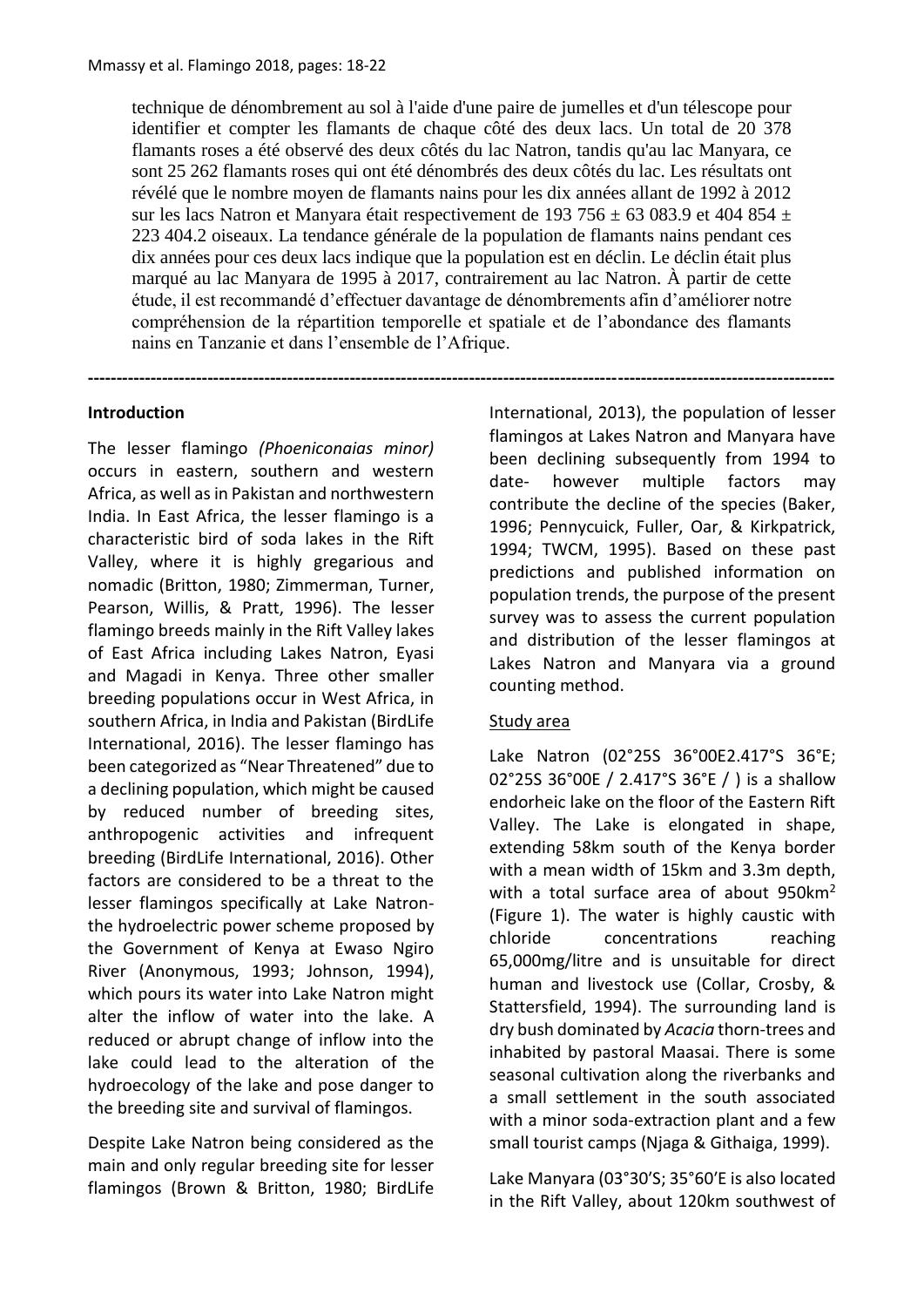Arusha (Figure 1). It is a shallow alkaline lake (pH ~9.5) and covers approximately 231km<sup>2</sup>. Lake Manyara is within the Manyara National Park that is also designated as Biosphere Reserve by the IUCN. The Lake is home to over 300 migratory bird species, including flamingos. The Lake is used as a wintering water body for flamingo after breeding at Lake Natron.



*Figure 1: A map of Tanzania showing the study areas (Lakes Natron and Manyara) and the other soda lakes in this region.*

#### **Methods**

Flamingo counts were conducted in January 2012, 2016 and 2017 at Lake Natron and Lake Manyara National Park with the aim of knowing abundancy and distribution. Each lake was divided into two sides namely the western and the eastern side. In each surveyed lake, a point with high elevation was selected for ease of observing and counting the flamingos. The lesser flamingo population was estimated using a ground count technique with the aid of binoculars and telescopes to identify and count flamingos at each side of the two lakes. The participants stood at the highest point of the lake so that they could see the scenery of the lake from afar for easy counting of the flamingos. Flamingo flocks were divided into equal group sizes and individuals in each group were then counted. The total individuals in a counted group were multiplied by the number of obtained groups of flamingos. Each participant estimated the number of each flock of flamingos and then each participant's counts were summed and divided by the number of participants to get the total flamingo population estimate in each lake. Where flocks were small, direct counts of individuals were made.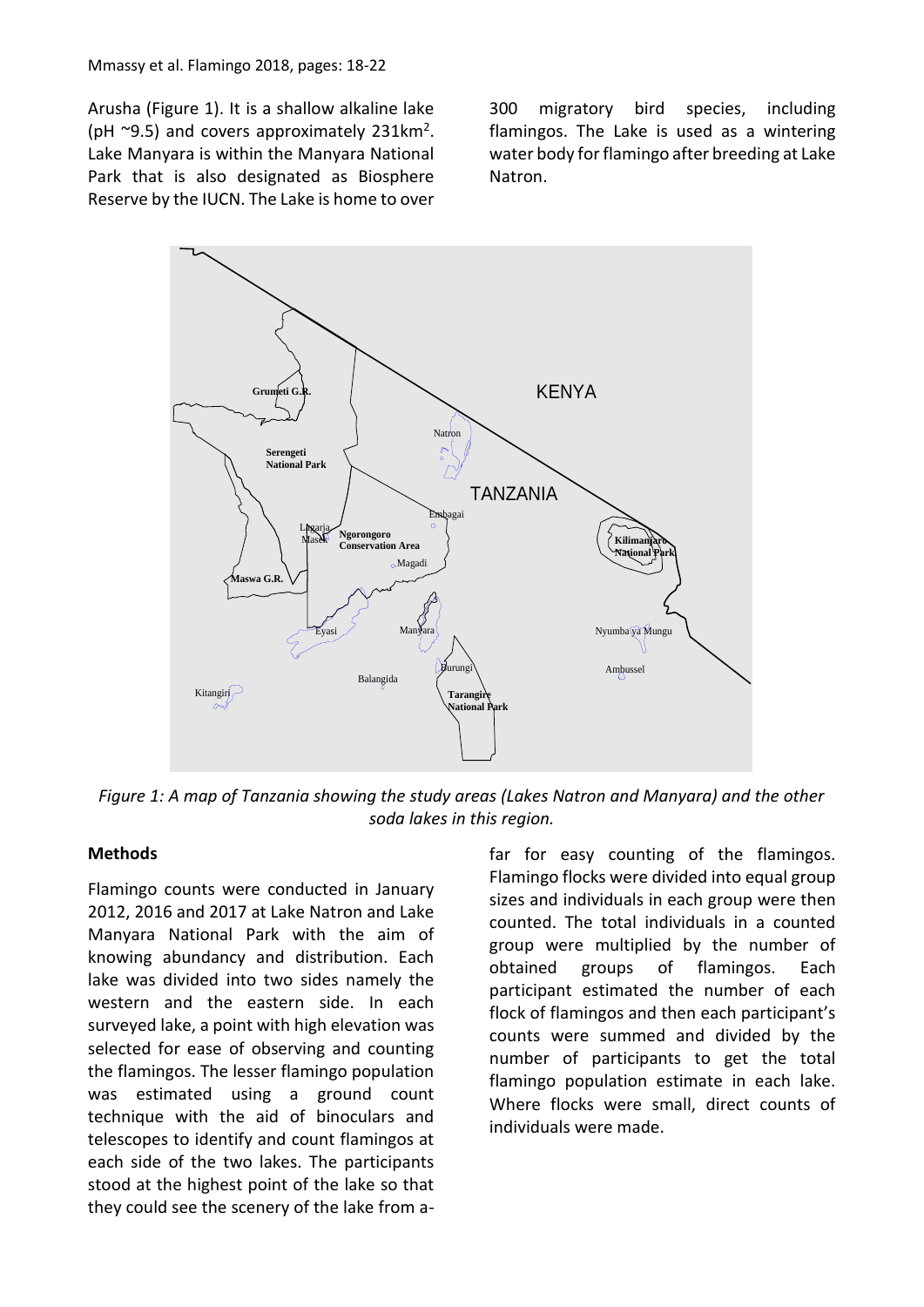# **Results**

A total of 20,378 flamingos were recorded at both sides of Lake Natron in 2012. The highest number of flamingos were counted from the western side of the Lake- 13,617 individuals compared to from eastern side where flamingo count was 6,761 individuals. At Lake Manyara a total of 25,262 flamingos were counted from both sides of the Lake; 20,830 flamingos were counted on the eastern side and 4,432 were counted from the north-west of the Lake. The flamingo survey was again conducted in 2016 and 8,403 flamingos were counted at Lake Natron and 34,000 at Lake Manyara.

In 2017 1,500,000 flamingos were counted at Lake Natron and 100,000 at Lake Manyara. However, during 2016/2017 counts were performed over the entire Lake regardless of sides. The result revealed that the average count of lesser flamingos for the period 1992 to 2012 was 193,756  $\pm$  6.3 (Lake Natron) and 404,854  $\pm$  2.2 (Lake Manyara). The general trend of the lesser flamingo population over these ten years, for these two Lakes, may indicate an overall population decline. A larger decline was observed from Lake Manyara from 1995 to date in contrast to that from Lake Natron.

## **Discussion**

The lesser flamingo is a highly nomadic species that is dependent on a range of soda lakes to complete its annual cycle (Zaccara et al., 2011). The nomadic behaviour of Lesser flamingo is demonstrated by annual fluctuations in the total number of birds counted in two lakes, ranging from less than 100,000 birds in 1969 to nearly two million in 1991. This situation is further demonstrated by annual changes in numbers at individual lakes. Based on census data currently available, the distribution of lesser flamingos in Tanzania is restricted to soda lakes within the Rift Valley and volcanic highlands in the northern part of the country. It has been noted that the distribution and abundance of flamingos are related to food supply (Burgis &

Symoens, 1987; Tuite, 1981). Thus, changes in the numbers of flamingos at a particular soda lake both during the year and between years may reflect fluctuations in the availability of their food supply. The lesser flamingo is specialized for feeding on *Spirulina*, a species of blue-green algae that is found in alkaline water (Middlemiss, 1958; Pennycuick & Bartholomew, 1973). Increased siltation and chemical pollution from agricultural activities pose a major threat to most of the lakes which are not well protected (Mlingwa & Baker, 2006). The chemical pollutants produced from agricultural activities may affect the availability of the *Spirulina* food supply for lesser flamingos that, in turn, affects the distribution of flamingos. Such human activities can greatly affect the abundance and distribution of lesser flamingos in these two soda lakes under study.

# **Conclusions**

The soda lakes of Kenya and Tanzania are the most important habitat for the lesser flamingo in Africa. However, most of the important lakes in Tanzania are outside of the network of highly protected national parks and game reserves. Only a portion of Lake Manyara is within the Lake Manyara National Park, while Lake Eyasi is completely unprotected as it falls within community land. Lakes Empakai, Lagarja, Masek and the Momella are the only soda lakes located within highly-protected areas. A similar situation is also found for the soda lakes in Kenya. The two countries should therefore take responsibility for conserving all of their existing soda lakes, regardless of size, in order to ensure the continued survival of this near-threatened flamingo (and other waterbird species too). Any human activities that can be detrimental to the Rift Valley drainage system should be discouraged. There are no synchronised counts of lesser flamingos across all African countries where soda lakes could be an important habitat for this flamingo species. Thus, estimates of the lesser flamingo population for Africa overall remain incomplete. We therefore suggest that continent-wide co-ordinated counts of lesser